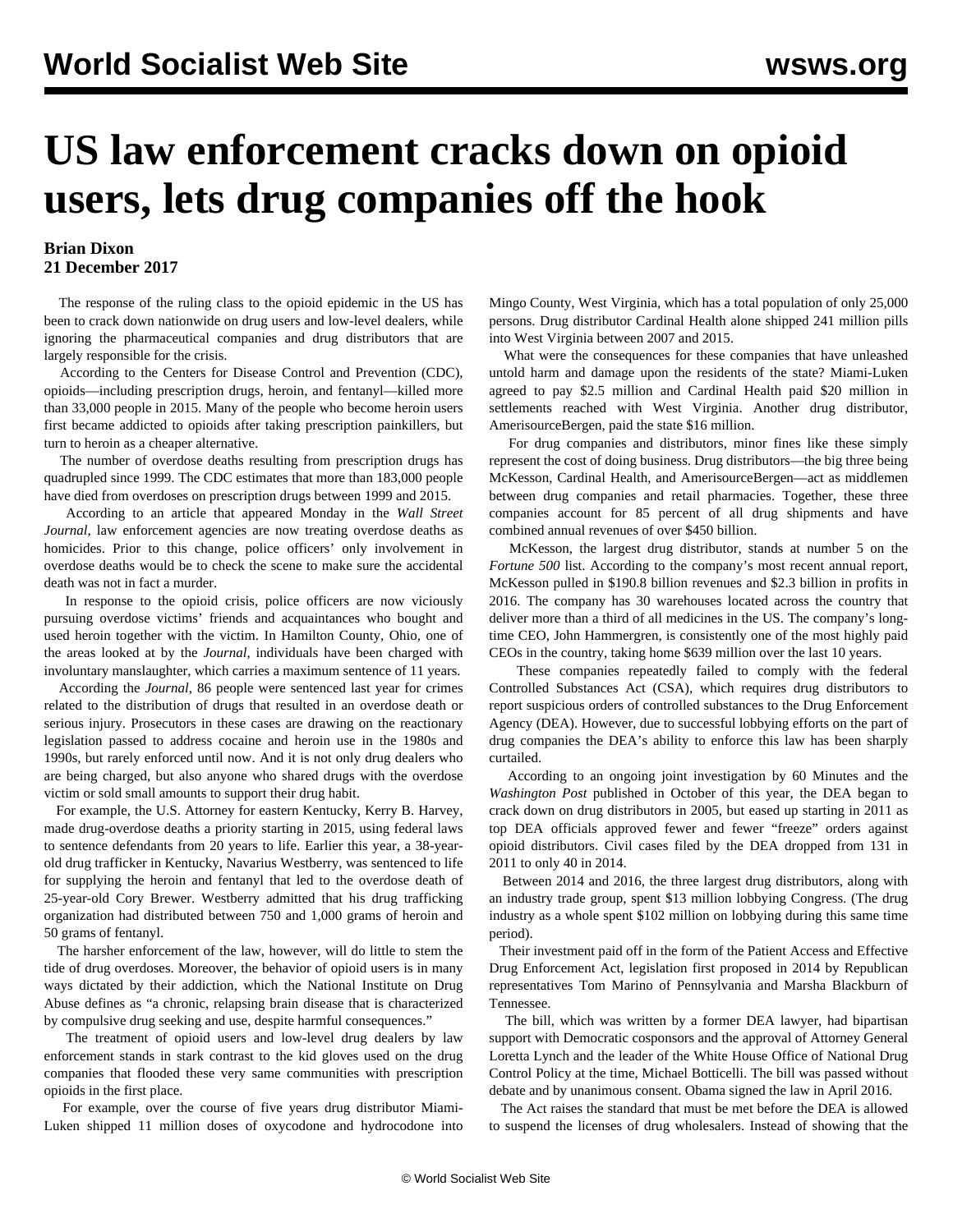company's operations pose an "imminent" threat, a more expansive standard, the DEA must now show they pose an "immediate" threat, which is much more restrictive and difficult to meet because of the distance between the drug distributors and the consequences of their actions in the neighborhoods and communities afflicted by the opioid epidemic.

 Republicans and Democrats placed pressure on the DEA to back off of drug companies even before Congress approved the legislation. In 2015, congressional Republicans and the Obama Justice Department pushed Joe Rannazzisi to step aside as the head of the Office of Diversion Control, and eventually forced him to retire all together. Rannazzisi, the primary whistleblower for the October story, told 60 Minutes that it is "a fact" that drug companies knowingly flooded communities with drugs that were killing people. "That's exactly what they did," he said.

"These weren't kids slinging crack on the corner," Rannazzisi told 60 Minutes correspondent Bill Whitaker. "These were professionals who were doing it. They were just drug dealers in lab coats."

 None of the politicians involved in the legislation were willing to give interviews to 60 Minutes or the *Washington Post*. Aides to congressman Marino called Capitol Hill police when a camera crew showed up at his office asking for a comment.

 The Trump administration nominated Marino to become the next "drug czar," but had to withdraw the nomination after the 60 Minutes/ *Washington Post* story broke. The bill's chief co-sponsor, Blackburn, will likely run for a US Senate seat from Tennessee in 2018. Both Marino's and Blackburn's districts have been particularly hard hit by the opioid epidemic.

 Over the weekend, CBS News published additional findings from the 60 Minutes/*Washington Post* joint investigation highlighting how the powerful case that the DEA and US Attorneys had built over the course of two years against the drug distributor McKesson was undermined.

 The report is largely based on an interview by Whitaker with David Schiller, a 30-year veteran of the DEA who recently retired from the agency. He served as the Assistant Special Agent in Charge for the Denver Field Division where he supervised about 100 people investigating drug trafficking and money laundering cases.

 "It's the inside story of the biggest case the DEA ever built against a drug company: the McKesson Corporation, the country's largest drug distributor," writes Whitaker. "It's also the story of a company too big to prosecute."

 Schiller notes that McKesson was pouring millions of opioids into pharmacies, many of which were simply fronts for criminal drug rings, without conducting any due diligence. This took place not only in Denver, but cities across the country, including Los Angeles, Detroit, and New York City.

 In the interview, Whitaker asks about the responsibility of the McKesson Corporation for the opioid epidemic:

 BILL WHITAKER: One of the former D.E.A. Administrators said that the McKesson Corporation has fueled the explosive prescription drug abuse problem in this country. Do you agree with that?

DAVID SCHILLER: 100%. If they woulda [sic] stayed in compliance with their authority and held those that they're supplying the pills to, the epidemic would be nowhere near where it is right now. Nowhere near.

 "They had hundreds of thousands of suspicious orders they should have reported, and they didn't report any," Schiller said. "There's not a day that goes by in the pharmaceutical world, in the McKesson world, in the distribution world, where there's not something suspicious. It happens every day."

 60 Minutes also interviewed Helen Kaupang, a retired DEA agent who worked with Schiller on the McKesson investigation.

 "McKesson is supplying enough pills to that community [unclear, but most likely Denver] to give every man, woman and child a monthly dose of 30 to 60 tablets," Kaupang said. "Is that not shocking? I found it shocking."

 Red flags like these, however, were completely ignored by the company. In order to hide suspiciously large orders, Kaupang says the company simply rigged the system: whenever the number of pills ordered by the pharmacy crossed the threshold that would require reporting the order as suspicious, the company would simply raise the threshold.

 A 2014 DEA memo obtained by 60 Minutes and the *Washington Post*, says the company had a pattern of "dramatic increases in thresholds without justification…" It noted that McKesson had "supplied controlled substances in support of criminal…Activities [sic]" to pharmacies.

 Special agent Schiller and his team wanted to hold McKesson accountable for its criminal actions, including a fine of billions of dollars and jail time for company executives. But the DEA and the Justice Department got cold feet in the summer of 2014 because they were, Schiller says, "intimidated" by the company's legal representation:

 BILL WHITAKER: Did a DEA attorney actually tell you that they were not going to pursue McKesson because they had lawyers who had gone to Harvard and Yale?

 DAVID SCHILLER: They told me those exact words, because the case would take too much time and too much effort and, by the way, "What if we lost?" I said, "What if you lost?" I go, "You—you can't have a better case on a silver platter."

 At the time, attorneys from Obama's Justice Department were encouraging Ranazzisi, the DEA's deputy administrator at the time, to lay off of McKesson. Ranazzisi found the request inappropriate, especially since the company refused to comply with the law, despite repeated meetings and warnings.

 "The time for meetings and reports are over," Ranazzisi said. "You either comply or you lose your registration."

 The DEA dragged its feet for over two years before reaching a \$150 million settlement with McKesson this past February, a mere slap on the wrist. The figure represents about what McKesson makes in profits in a week and a half, and is only \$50 million more than McKesson CEO Hammergren's total compensation last year, the third highest in the country. Hammergren, 60 Minutes reports, received a \$1.1 million performance bonus this year based on his actions regarding ethics and accountability.

 "There was [sic] backdoor deals being cut that we didn't know about, I didn't know about, and I was representing DEA nationally on the investigation at the highest level," said Schiller.

 "How do you settle? How do you say its okay just, 'Here, write this check this time and—and close this place for a little bit, sign this piece of paper.' How do you do that? No. Put 'em in jail. You put the people that are responsible for dealing drugs, for breaking the law, in jail," he said. "Nobody's in jail. They wrote a check."

 Schiller talked to his supervisor. "David [Schiller]… I am totally against settling," his supervisor wrote to him in an e-mail, "but how do we hold their feet to the fire…? Our attorneys have us over a barrel with their refusal to go to court."

 "There is not a man or woman in the DEA today that's happy with the settlement and morale has been broken because of it," Schiller said.

 A senior DEA official spoke to the *Washington Post* on the condition of anonymity when the newspaper reached out for comment.

 "We could have fined them out of existence, or indicted the company and put them out of business," the official said. "I'd rather have one of the largest drug distributors be the poster child for detection and reporting of suspicious orders."

 Another problem hindering the enforcement of the law is the revolving door between the DEA and the drug industry they purportedly regulate. A story published in the *Washington Post* in December 2016 found that pharmaceutical companies or their law firms had hired at least 42 former